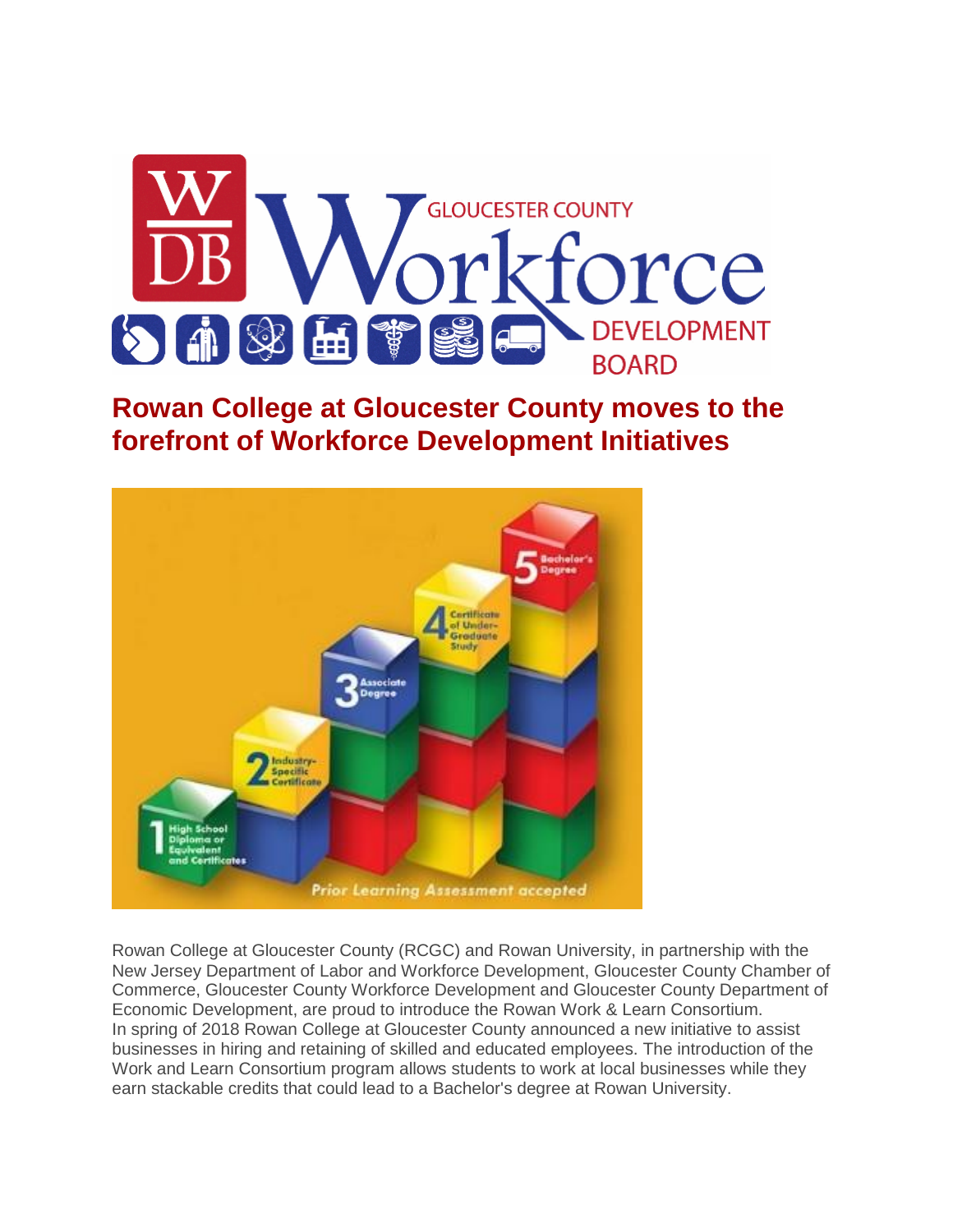The Rowan Consortium has created degree programs developed in conjunction with workforce and industry leaders designed to address the seven highest areas of labor demand in New Jersey; Advanced Manufacturing, Financial Services, Transportation, Logistics & Distribution, Health Care, Biopharmaceutical Life Sciences, Hospitality, Retail & Tourism and Construction Management.

The Work and Learn Consortium offers multiple benefits to the student as well as the participating businesses and is a customizable approach to higher education and on the job training.

Students will be offered paid internships through all four years of the program and gain real life industry experience.

Businesses will gain opportunities to build their shrinking workforce and retain more highly skilled and educated employees.

To learn more about the Work and Learn Consortium visit <https://www.rcgc.edu/workandlearn/Pages/default.aspx>



## **GAINS - Growing Apprenticeship In Non-Traditional Sectors**

New Jersey Department of Labor and Workforce Development has released a 4.5 million dollar competitive grant opportunity called GAINS - Growing Apprenticeship In Non-Traditional Sectors.

The purpose of the GAINS program is to promote the expansion and development of United States Department of Labor - (USDOL) approved Registered Apprenticeship programs.

Apprenticeships drive economic development through customized workplace skills, educational attainment, industry recognized credentials and create pathways to better paying careers. All in all, creating a workforce that benefits the employer and the community at large.

The GAINS program is a new addition to the New Jersey Apprenticeship Network. The goal of GAINS is to promote apprenticeship in nontraditional high growth sectors. These sectors include:

- **Advanced Manufacturing**
- **Energy, Utilities and Infrastructure**
- **Financial services/insurance**
- **Information Technology/Cyber Security**
- **Healthcare**
- **Bio Pharma/Life Sciences**
- **Retail, Hospitality and Tourism**
- **Transportation, Logistics and Distribution**
- **Renewable Energy**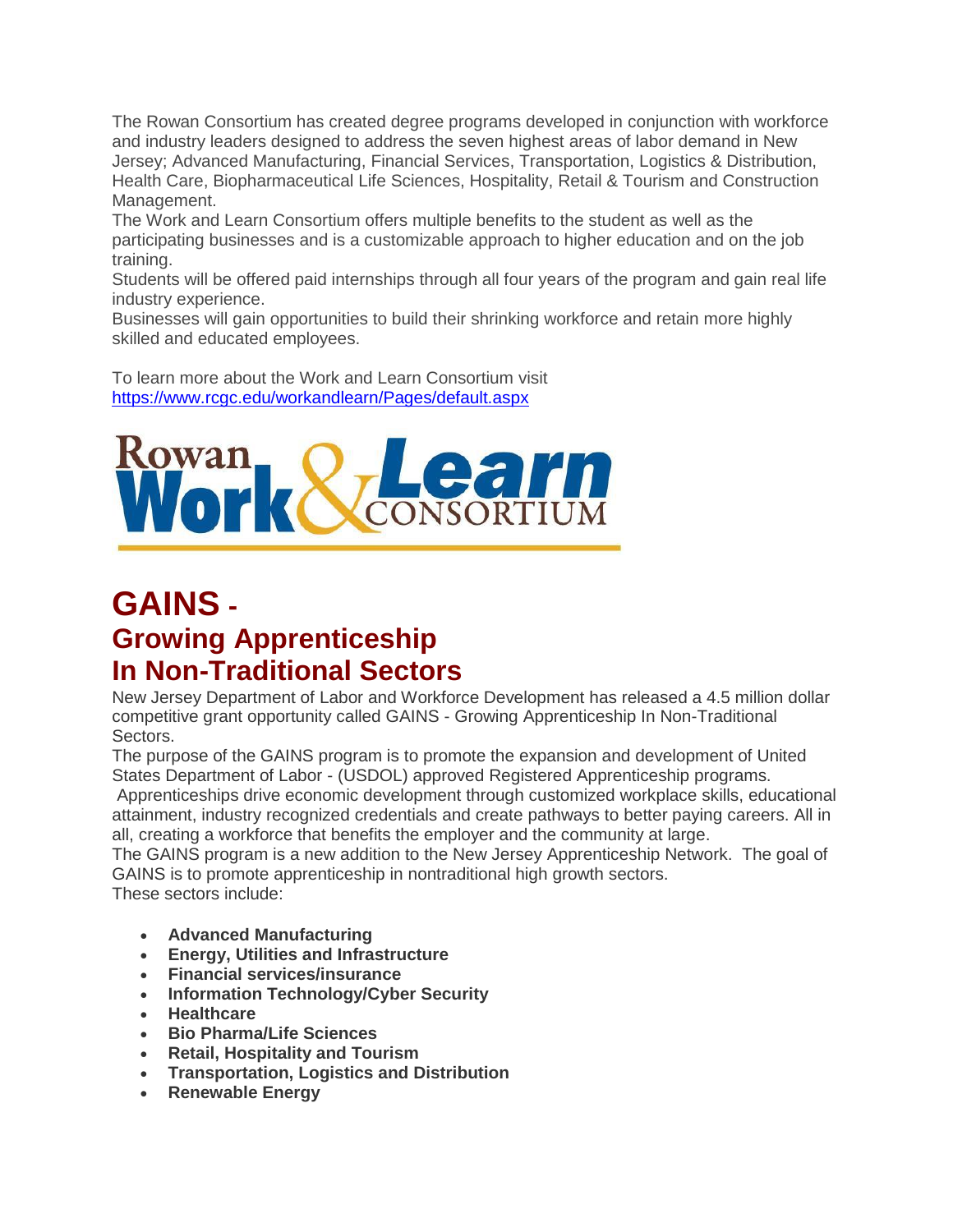#### **Other Science, Technology, Engineering, and Mathematics (STEM) related sectors/occupations**

Registered Apprenticeship, as defined by USDOL, is a program that combines on the job training (OJT) for 2000 hours and classroom training for 144 hours. A possible scenario is that the employer provides the OJT portion with an outside entity, such as a county college, providing the classroom training. The registered apprenticeship must be an approved occupation, as determined by USDOL and be competency based. Meaning, the sponsoring employers are directly involved in confirming the apprentice is competent in the workplace. The GAINS funding opportunity can be applied to offset wages (OJT) and classroom training. Locally, New Jersey Manufacturers has submitted an application to act as an intermediator for several registered apprenticeship positions.

If you would like more information about the GAINS program contact: **NJ Apprenticeship Office** Nicholas Toth, Assistant Director [Nicholas.Toth@dol.nj.gov](mailto:Nicholas.Toth@dol.nj.gov) Phone: 609-777-2791

James Manning, Contracting Unit [James.Manning@dol.nj.gov](mailto:James.Manning@dol.nj.gov) Phone: 609-633-6438

Dawn Lynch, Chief - Employer Engagement [Dawn.Lynch@dol.nj.gov](mailto:Dawn.Lynch@dol.nj.gov) Phone 609-292-4832 Please keep in mind that GAINS is a competitive grant opportunity. Applications for current funding must be submitted by March 1, 2019. Final decisions will be communicated to the applicant no later than 45 days following the submission.

## americanjobcenter®

### **2018 Job Fair Recap**

In 2018 the Gloucester County Board of Chosen Freeholders in conjunction with the Gloucester County Workforce Development Board sponsored four job fairs. Two were held at Rowan College at Gloucester County, one at St. Matthew's Church Williamstown, and a disability job fair at the Gloucester County Clayton Complex.

The job fairs provided the attendees an opportunity to learn about job openings in various job sectors. Prior to the job fairs, workshops were held to prepare the job seekers for the events and discussed effective techniques for resume writing, interview skills and using social media in



their job search.

Gloucester County Freeholder Director Robert M. Damminger mentioned. "The county job fairs always bring out a talented



Liaison to the Department of Economic Development said, "One of the largest impacts on group of job seekers and a wide variety of area employers."

Freeholder Heather Simmons,

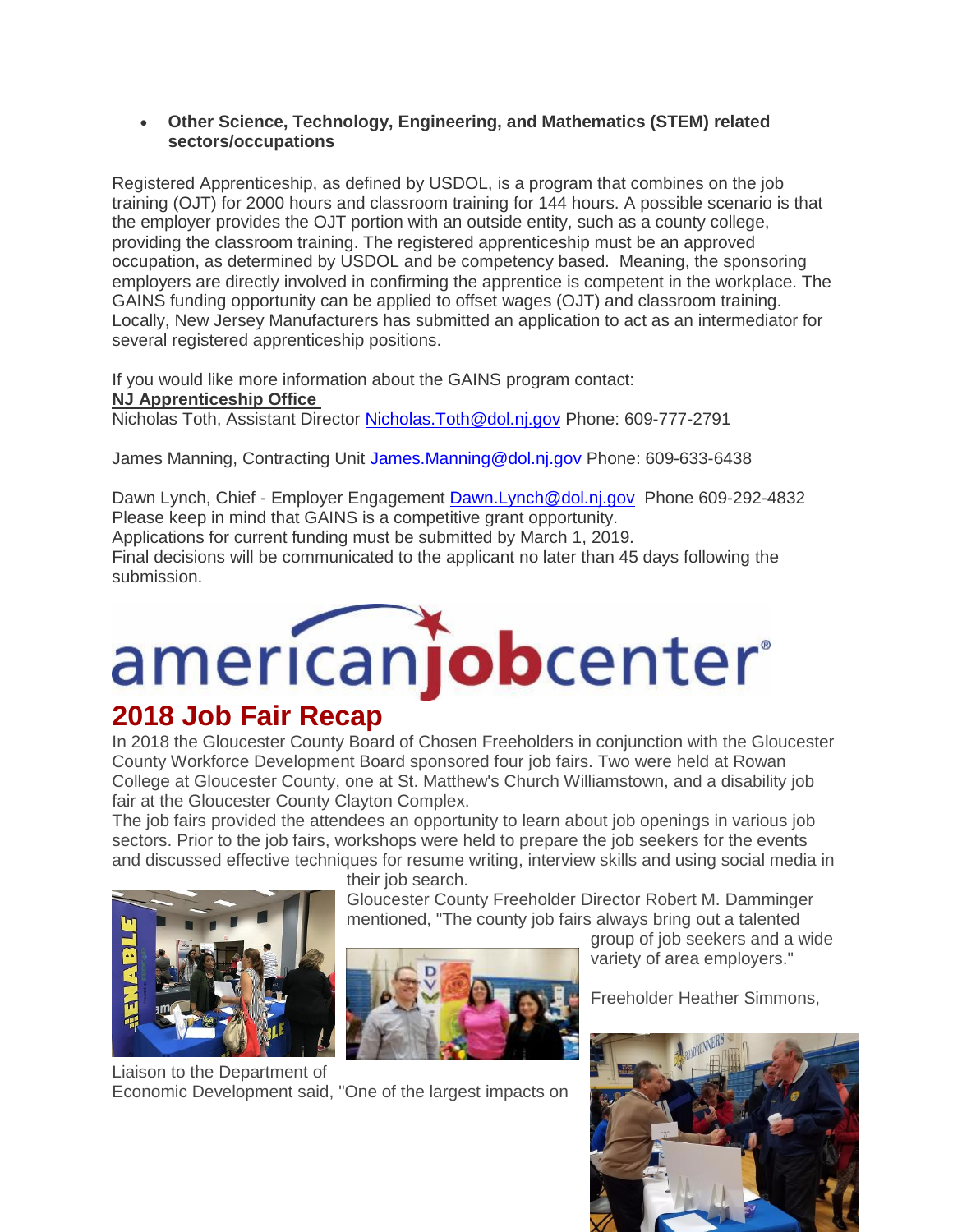job placement has been through the county job fairs and positive recruitment events." Freeholder Simmons mentioned that in 2018 the county's job fairs served over 2,000 people and introduced job-seekers to over 125 different companies with job opportunities. "As a result, over 150 individuals have been hired by an array of Gloucester County companies."

**The first MEGA Job Fair for 2019 is on March 29th from 9:00 am to 12:00 pm at Rowan College at Gloucester County. If you are hiring and would like to reserve a table, please contact the Gloucester County Workforce Development Board at 856-384-6963.**

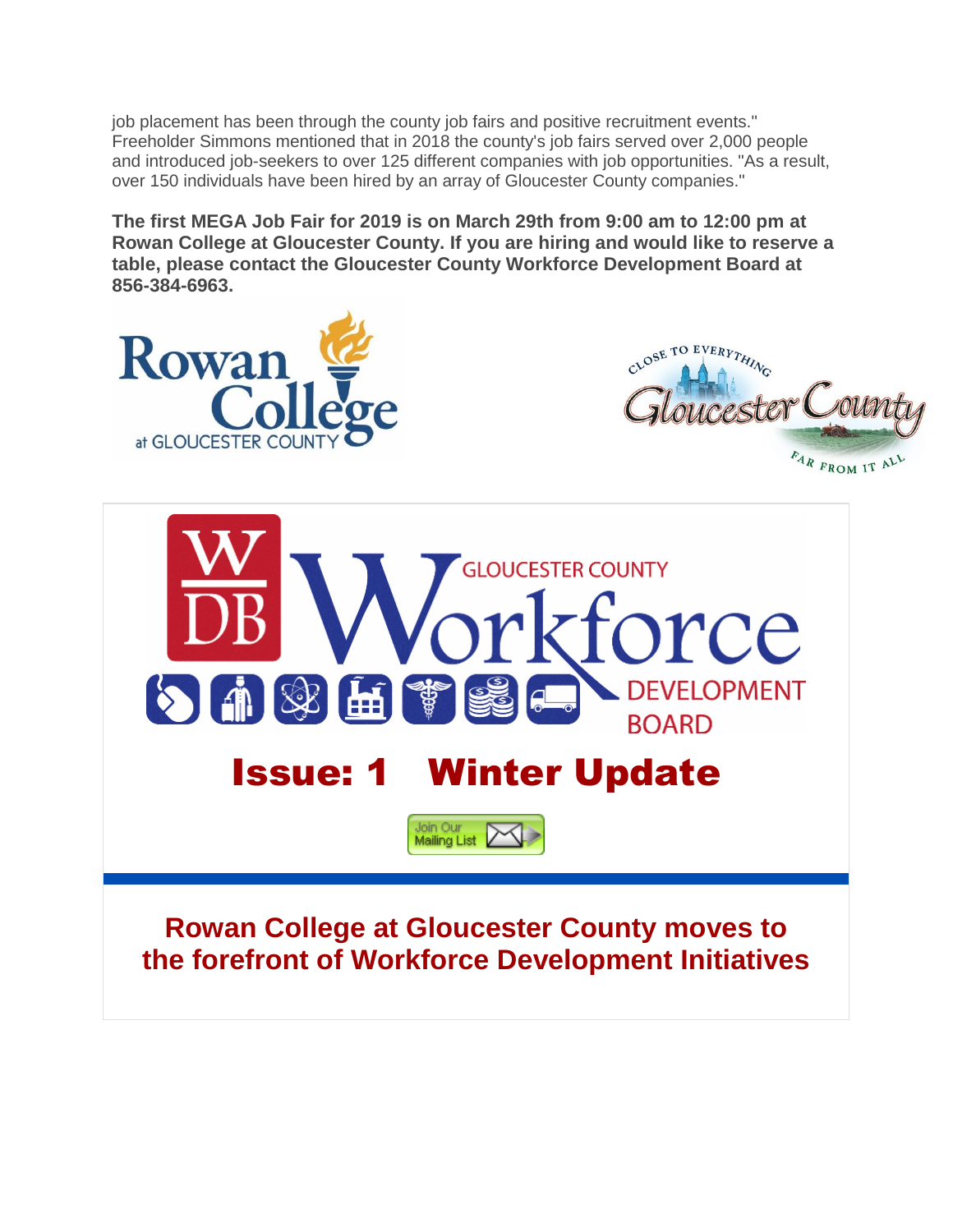

Rowan College at Gloucester County (RCGC) and Rowan University, in partnership with the New Jersey Department of Labor and Workforce Development, Gloucester County Chamber of Commerce, Gloucester County Workforce Development and Gloucester County Department of Economic Development, are proud to introduce the Rowan Work & Learn Consortium.

In spring of 2018 Rowan College at Gloucester County announced a new initiative to assist businesses in hiring and retaining of skilled and educated employees. The introduction of the Work and Learn Consortium program allows students to work at local businesses while they earn stackable credits that could lead to a Bachelor's degree at Rowan University.

The Rowan Consortium has created degree programs developed in conjunction with workforce and industry leaders designed to address the seven highest areas of labor demand in New Jersey; Advanced Manufacturing, Financial Services, Transportation, Logistics & Distribution, Health Care, Biopharmaceutical Life Sciences, Hospitality, Retail & Tourism and Construction Management.

The Work and Learn Consortium offers multiple benefits to the student as well as the participating businesses and is a customizable approach to higher education and on the job training.

Students will be offered paid internships through all four years of the program and gain real life industry experience.

Businesses will gain opportunities to build their shrinking workforce and retain more highly skilled and educated employees.

> To learn more about the Work and Learn Consortium visit <https://www.rcgc.edu/workandlearn/Pages/default.aspx>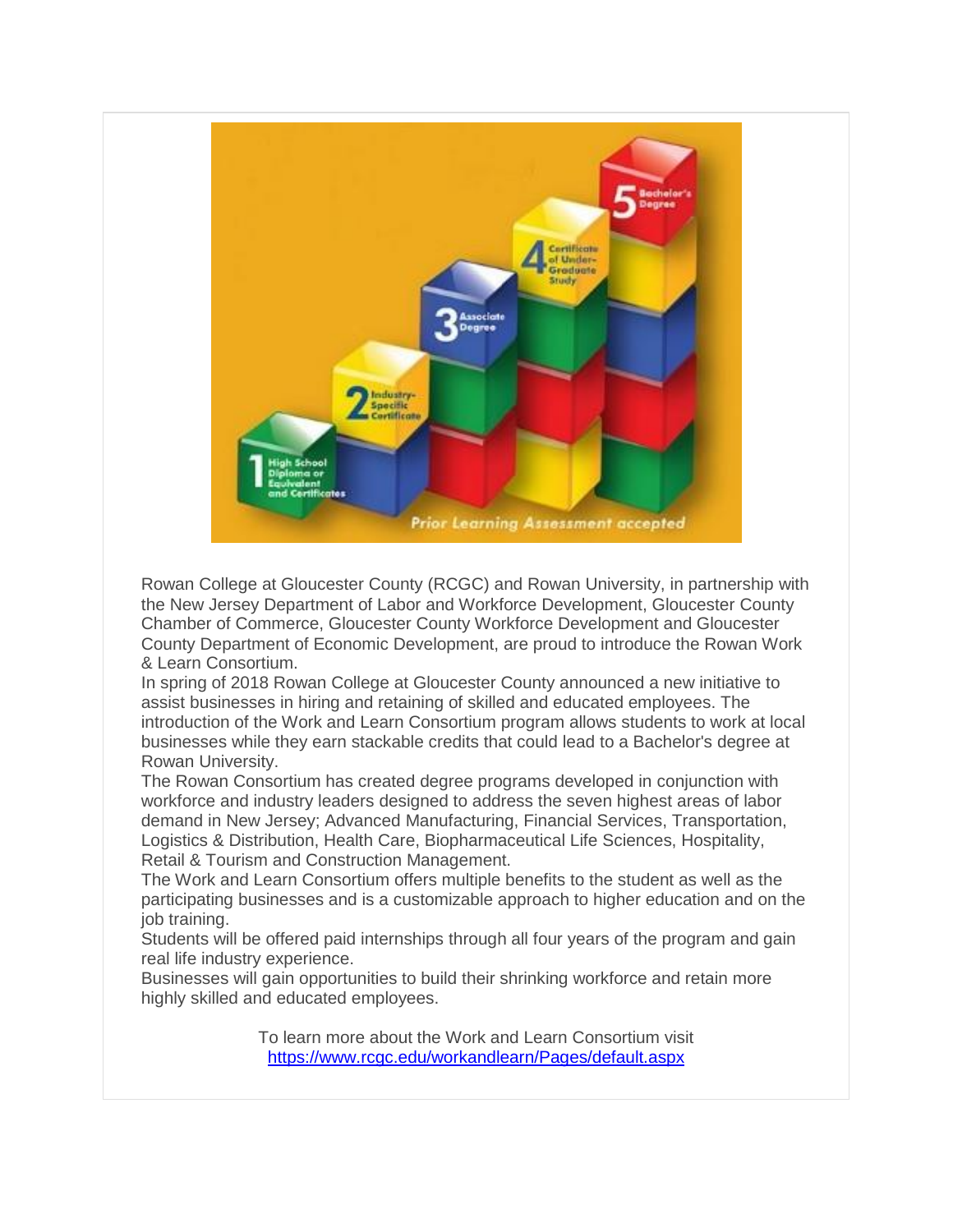# Rowan Redeem

## **GAINS - Growing Apprenticeship In Non-Traditional Sectors**

New Jersey Department of Labor and Workforce Development has released a 4.5 million dollar competitive grant opportunity called GAINS - Growing Apprenticeship In Non-Traditional Sectors.

The purpose of the GAINS program is to promote the expansion and development of United States Department of Labor - (USDOL) approved Registered Apprenticeship programs.

Apprenticeships drive economic development through customized workplace skills, educational attainment, industry recognized credentials and create pathways to better paying careers. All in all, creating a workforce that benefits the employer and the community at large.

The GAINS program is a new addition to the New Jersey Apprenticeship Network. The goal of GAINS is to promote apprenticeship in nontraditional high growth sectors. These sectors include:

- **Advanced Manufacturing**
- **Energy, Utilities and Infrastructure**
- **Financial services/insurance**
- **Information Technology/Cyber Security**
- **Healthcare**
- **Bio Pharma/Life Sciences**
- **Retail, Hospitality and Tourism**
- **Transportation, Logistics and Distribution**
- **Renewable Energy**
- **Other Science, Technology, Engineering, and Mathematics (STEM) related sectors/occupations**

Registered Apprenticeship, as defined by USDOL, is a program that combines on the job training (OJT) for 2000 hours and classroom training for 144 hours. A possible scenario is that the employer provides the OJT portion with an outside entity, such as a county college, providing the classroom training. The registered apprenticeship must be an approved occupation, as determined by USDOL and be competency based. Meaning, the sponsoring employers are directly involved in confirming the apprentice is competent in the workplace. The GAINS funding opportunity can be applied to offset wages (OJT) and classroom training. Locally, New Jersey Manufacturers has submitted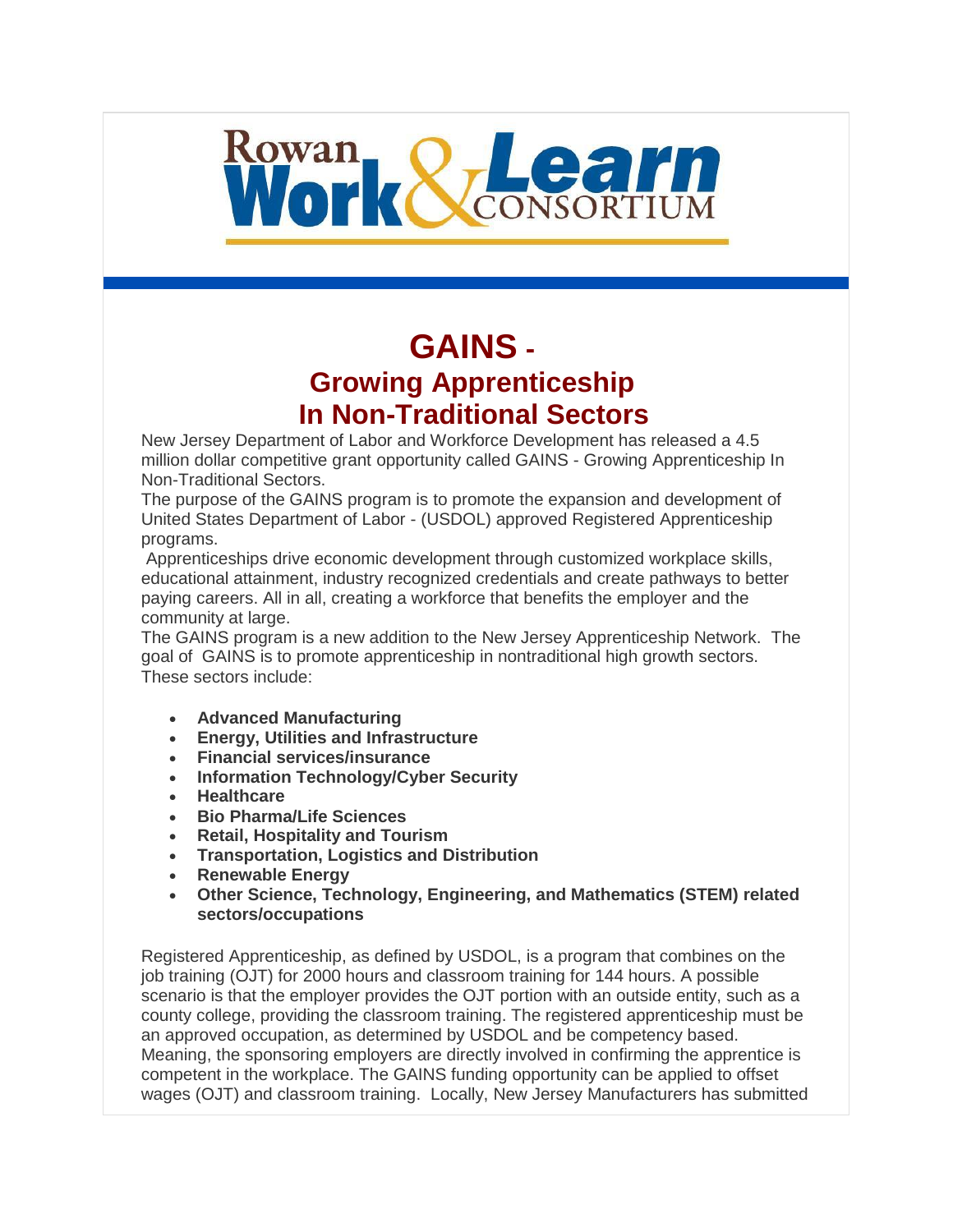an application to act as an intermediator for several registered apprenticeship positions.

If you would like more information about the GAINS program contact: **NJ Apprenticeship Office** Nicholas Toth, Assistant Director Nicholas. Toth@dol.nj.gov Phone: 609-777-2791

James Manning, Contracting Unit [James.Manning@dol.nj.gov](mailto:James.Manning@dol.nj.gov) Phone: 609-633-6438

Dawn Lynch, Chief - Employer Engagement [Dawn.Lynch@dol.nj.gov](mailto:Dawn.Lynch@dol.nj.gov) Phone 609-292-4832

Please keep in mind that GAINS is a competitive grant opportunity.

Applications for current funding must be submitted by March 1, 2019. Final decisions will be communicated to the applicant no later than 45 days following the submission.

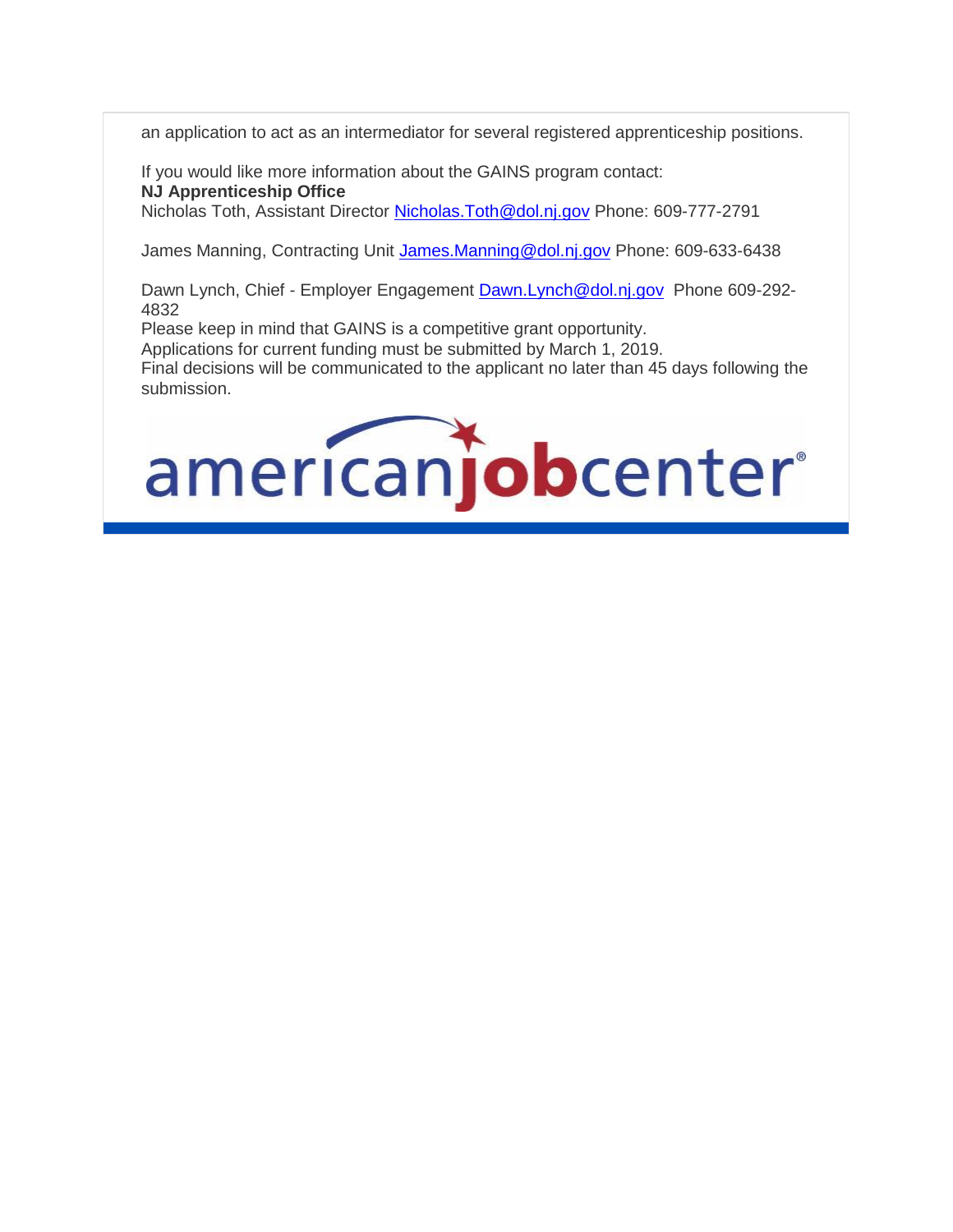#### **2018 Job Fair Recap**

In 2018 the Gloucester County Board of Chosen Freeholders in conjunction with the Gloucester County Workforce Development Board sponsored four job fairs. Two were held at Rowan College at Gloucester County, one at St. Matthew's Church Williamstown, and a disability job fair at the Gloucester County Clayton Complex. The job fairs provided the attendees an opportunity to learn about job openings in various job sectors. Prior to the job fairs, workshops were held to prepare the job seekers for the events and discussed effective techniques for resume writing, interview



skills and using social media in their job search. Gloucester County Freeholder Director Robert M. Damminger mentioned, "The county job fairs always bring out a talented group of job seekers and a wide



variety of area employers."

Freeholder Heather Simmons, Liaison to the Department of Economic Development said,



"One of the largest impacts on job placement has been through the county job fairs and positive recruitment events." Freeholder Simmons mentioned that in 2018 the county's job fairs served over 2,000 people and introduced job-seekers to over 125 different companies with job opportunities. "As a result, over 150 individuals have been hired by an array of Gloucester County companies."

**The first MEGA Job Fair for 2019 is on March 29th from 9:00 am to 12:00 pm at Rowan College at Gloucester County. If you are hiring and would like to reserve a table, please contact the Gloucester County Workforce Development Board at 856-384-6963.**





#### **The American Job Center of Gloucester County**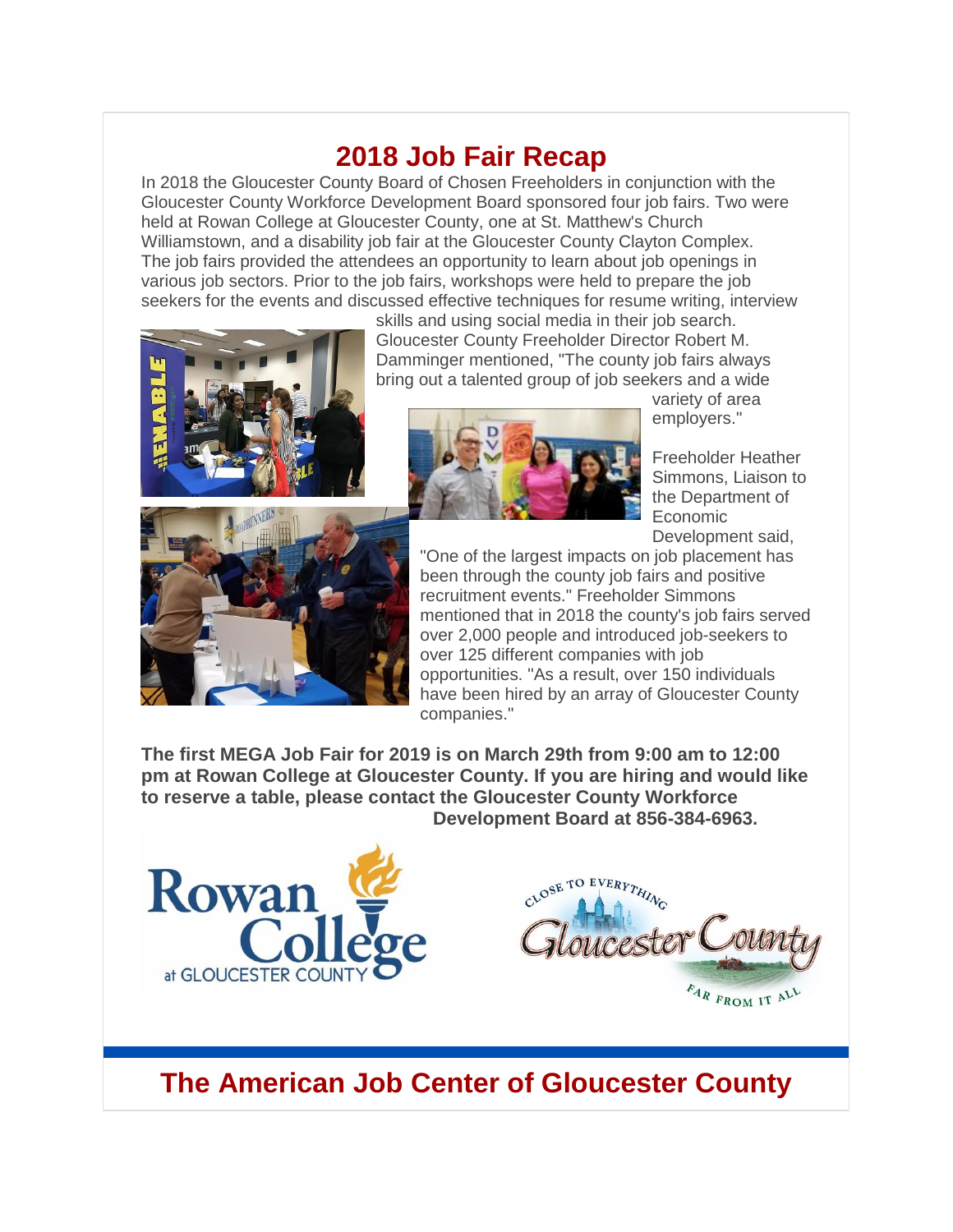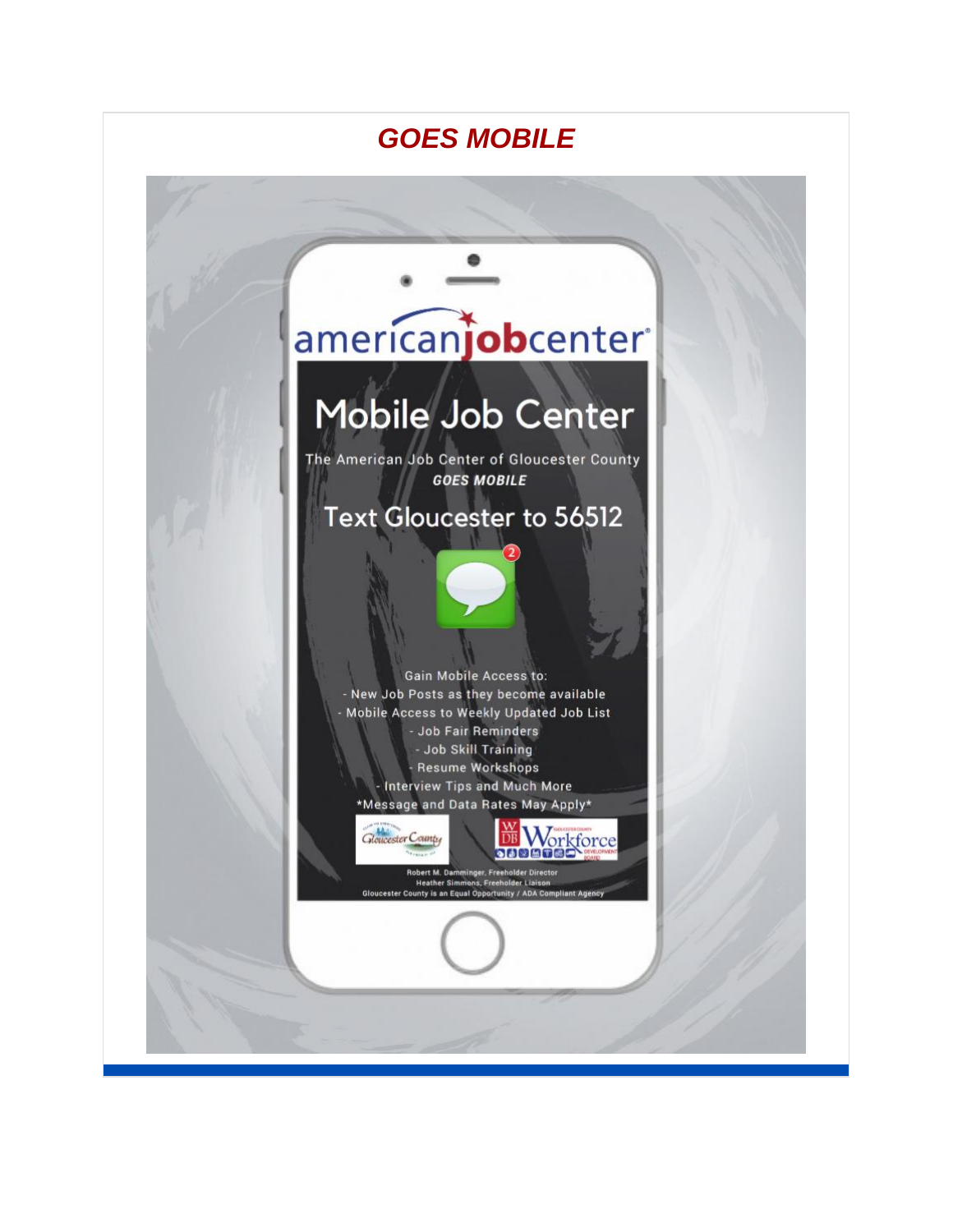**Congratulations to the following individuals who have been re-appointed to the Gloucester County Workforce Development Board - Les Vail, Dr. William King, Jack Fisher, Michael Girone, Hunter Kintzing, Anthony Bellia, James Robinson, Peter Kaprielyan, Daniel Sulpizio, and newly appointed to our Board, Katie Doyle. Thank You for the service and time you dedicate to our community.**

*STAY CONNECTED*

 $\overline{a}$ 

Like us on Facebook



Think Globally - Act Locally





#### **Gloucester County Board of Chosen Freeholders**

Robert M. Damminger, Freeholder Director Frank J. DiMarco, Deputy Freeholder Director Heather Simmons, Freeholder Liaison Lyman Barnes, Freeholder Daniel Christy, Freeholder Jim Jefferson, Freeholder James J. Lavender, Ed.D, Freeholder

**Gloucester County WDB Executive Committee** Les Vail,Chair

Michael Girone, Vice Chair Cleve Bryan Jack Fisher